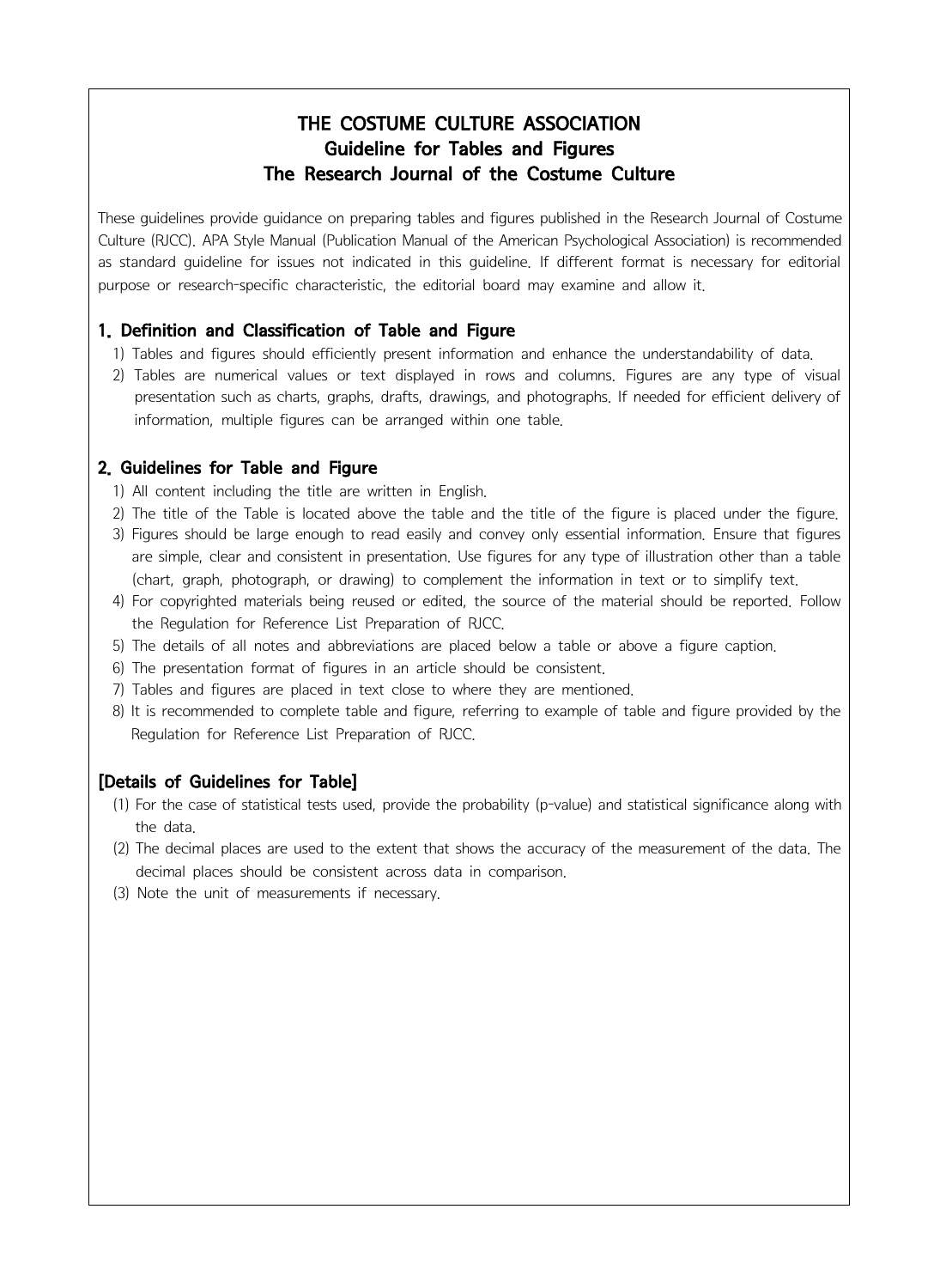# [Examples]

## <Table 1> Demographic characteristics

| Variables | Items                         | Frequency | $\frac{0}{0}$ |
|-----------|-------------------------------|-----------|---------------|
|           | Male                          | 211       | 50.48         |
| Gender    | Female                        | 207       | 49.52         |
| Age       | $20-29$                       | 105       | 25.12         |
|           | $30 - 39$                     | 147       | 35.17         |
|           | $40 - 49$                     | 107       | 25.60         |
|           | 50-69                         | 59        | 14.11         |
| Education | Middle/High school graduates  | 39        | 9.33          |
|           | College graduates             | 65        | 15.55         |
|           | University graduates          | 270       | 64.59         |
|           | Graduate/Professional degrees | 44        | 10.53         |

#### $<$ Table 2> Descriptive statistics and correlations

| Variables             | Mean(SD)   | Correlations         |                      |                      |                      |          |          |  |
|-----------------------|------------|----------------------|----------------------|----------------------|----------------------|----------|----------|--|
|                       |            |                      | $\overline{2}$       | 3                    | 4                    | 5        | 6        |  |
| 1. Resale attitude    | 5.22(1.07) |                      |                      |                      |                      |          |          |  |
| 2. Reform attitude    | 5.28(1.03) | $.77***$             |                      |                      |                      |          |          |  |
| 3. Donation attitude  | 5.54(1.04) | .71                  | $.79$ ***            |                      |                      |          |          |  |
| 4. Resale intention   | 4.95(1.34) | $.74$ <sup>***</sup> | $.55***$             | $.59***$             |                      |          |          |  |
| 5. Reform intention   | 4.71(1.27) | .46                  | $.56$ <sup>***</sup> | $.53$ <sup>***</sup> | ***<br>.51           |          |          |  |
| 6. Donation intention | 5.09(1.34) | $.46***$             | $.49***$             | $.62$ <sup>***</sup> | $.61$ <sup>***</sup> | $.65***$ |          |  |
| 7. Prosocialness      | 4.66(.89)  | 31                   | $.29***$             | $30^{***}$           | .36                  | 31       | $.45***$ |  |

Ľ

 $\cdots p<sub>001</sub>$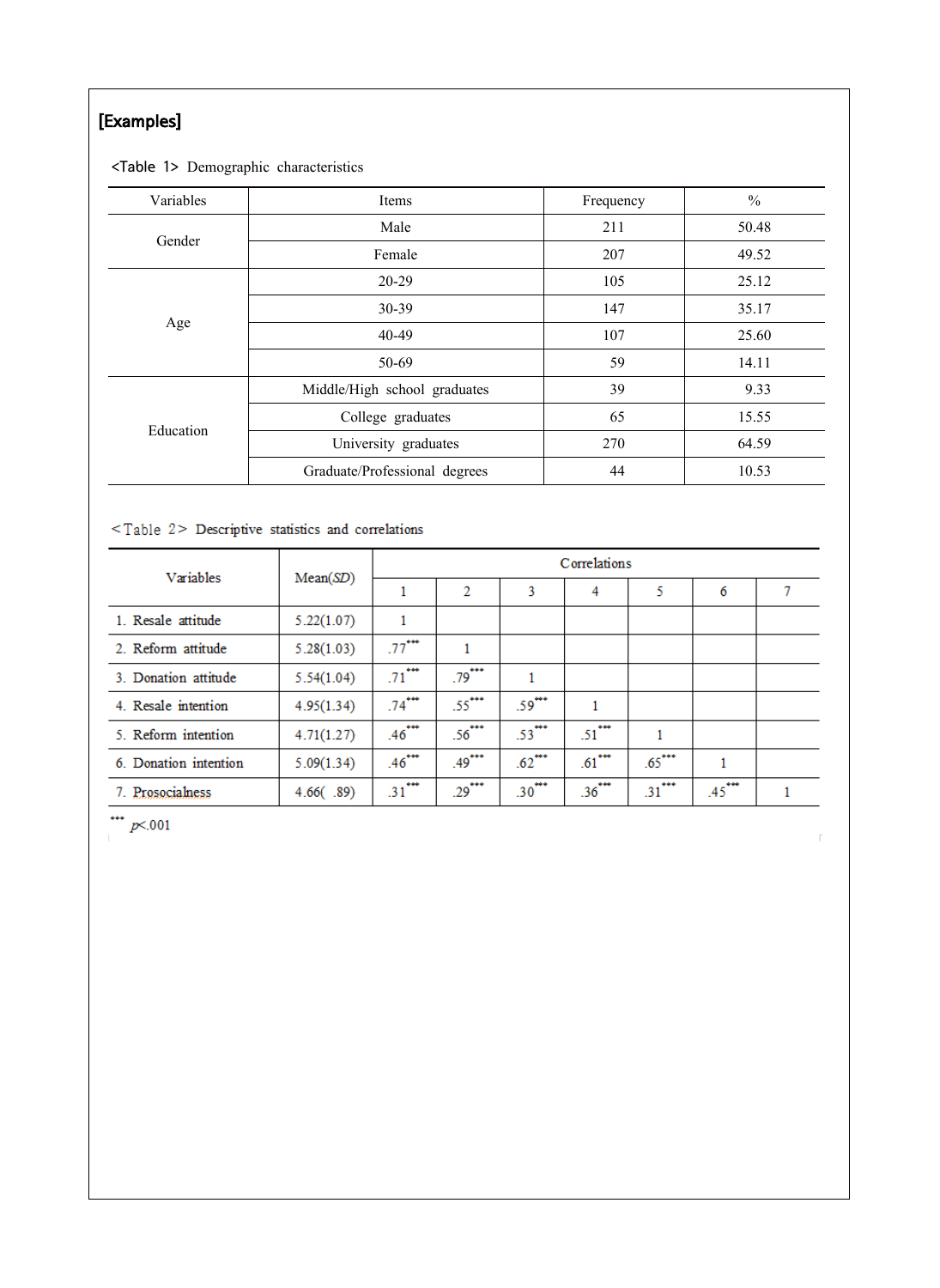|                     | $\leq$ Table $3$ > Exploratory factor analysis for resale attitude and intention |                   |                |                                            |                 |
|---------------------|----------------------------------------------------------------------------------|-------------------|----------------|--------------------------------------------|-----------------|
| Factor              | Item                                                                             | Factor<br>loading | Eigen<br>value | Variance %<br>(Accumulative<br>variance %) | Cronbach's<br>α |
| Resale<br>attitude  | Apparel (or fashion products) recycle through resale<br>is good.                 | .82               |                | 77.19                                      | .95             |
|                     | Apparel (or fashion products) recycle through resale<br>is good.                 | .87               | 5.40           |                                            |                 |
|                     | Apparel (or fashion products) recycle through resale<br>is good.                 | .85               | (77.19)        |                                            |                 |
|                     | Apparel (or fashion products) recycle through resale<br>is good.                 | .86               |                |                                            |                 |
|                     | I intend to recycle my clothes (or fashion products)<br>through resale.          | .86               |                |                                            | .95             |
| Resale<br>intention | I plan to recycle my clothes (or fashion products)<br>through resale.            | .90               | -80            | 11.41<br>(88.59)                           |                 |
|                     | I will try to recycle my clothes (or fashion products)<br>through resale.        | .87               |                |                                            |                 |

## <Table 4> Differences in personal characteristics according to cosmetic involvement

| Variable                                            |                                 | Cosmetic involvement       |          |            |
|-----------------------------------------------------|---------------------------------|----------------------------|----------|------------|
|                                                     |                                 | High<br>Low                |          | $\chi^2$   |
| Monthly average<br>income<br>$(10,000 \text{ KRW})$ | Less than 200                   | $28^{\rm a}(34.5)^{\rm b}$ | 48(41.5) |            |
|                                                     | 200 to 299                      | 15(26.4)                   | 43(31.6) | $18.74***$ |
|                                                     | 300 to 399                      | 33(26.4)                   | 25(31.6) |            |
|                                                     | More than 400                   | 64(52.7)                   | 52(63.3) |            |
| Pursuing image                                      | Clear & pure image              | 49(57.3)                   | 77(68.7) |            |
|                                                     | Sophisticated & exclusive image | 47(34.1)                   | 28(40.9) | $15.22$ ** |
|                                                     | Lively & cute image             | 16(16.4)                   | 20(19.6) |            |
|                                                     | Elegant $\&$ soft image         | 18(23.2)                   | 33(27.8) |            |
|                                                     | Fancy & sexy image              | 9(6.4)                     | 5(7.6)   |            |

\*\* *p*<.01, \*\*\* *p*<.001

<sup>a</sup> Actual frequency, <sup>b</sup> Expected frequency